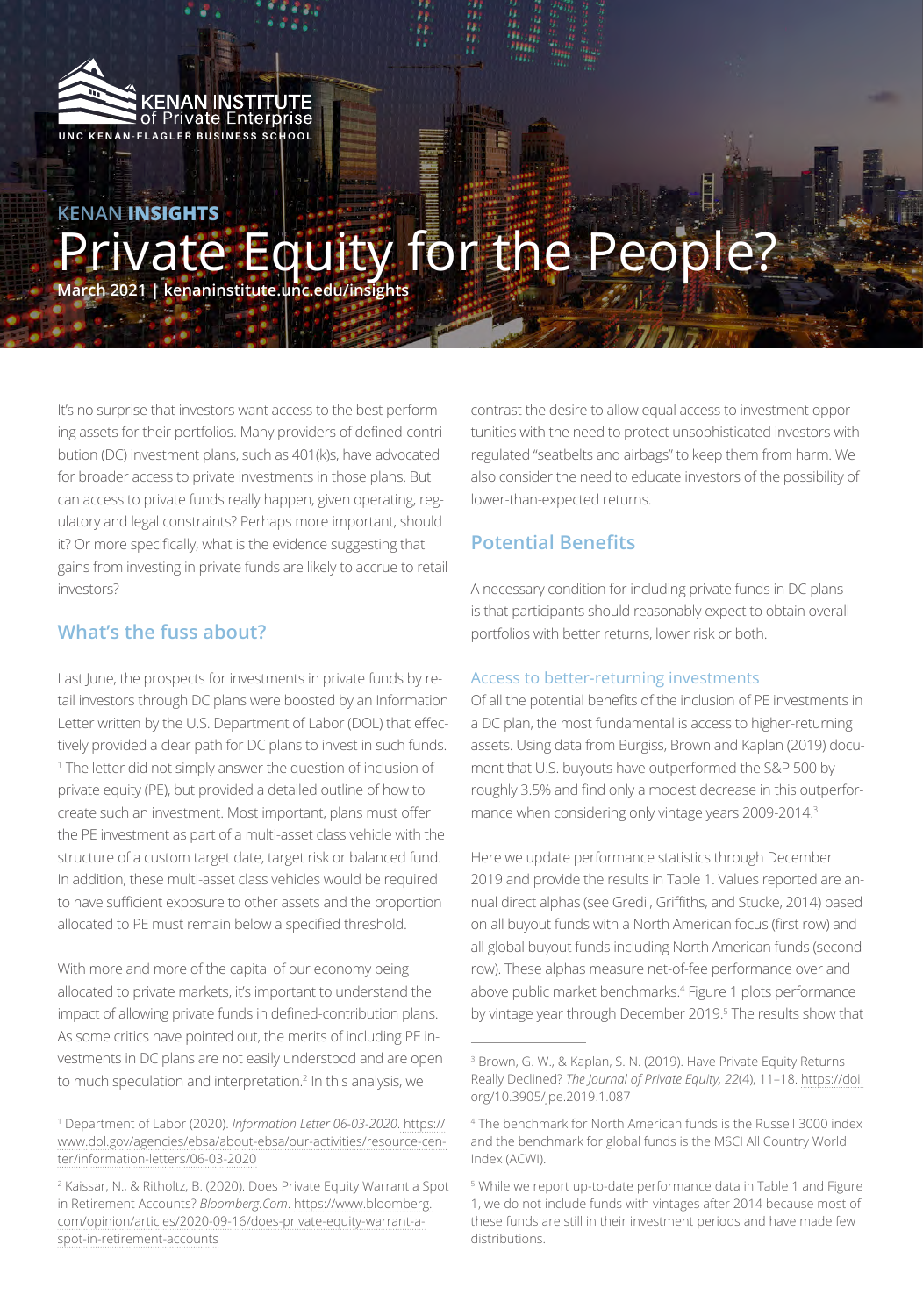while there is variation in performance based on geographic focus, time horizon and vintage year, buyout funds have outperformed broad public benchmarks by about 3% or more on average.

#### **Table 1. Private Equity Performance vs. a Public Market Benchmark**

#### **(Direct Alphas Through December 2019)**

|                                        | 5-year | $10 - year$ | 15-year | 20-year | Since<br>Inception |
|----------------------------------------|--------|-------------|---------|---------|--------------------|
| North America<br>(vs. Russell<br>3000) | 3.1%   | 1.2%        | 3.7%    | 39%     | 2.8%               |
| Global (vs.<br>MSCI-ACWI)              | 3.9%   | 3.2%        | 4.7%    | 5.7%    | 6.5%               |

Source: Burgiss.

## -10% -5% 0% 5% 10% 15% 20% North America **Constant America** Average

#### **Figure 1. Private Equity Direct Alphas by Vintage**

1987 1989 1991 1993 1995 1997 1999 2001 2003 2005 2007 2009 2011 2013

#### **Year**

Source: Burgiss, data through December 2019.

#### Better portfolio diversification

Although the last 20 years have witnessed a decline of publicly traded (especially small-cap value) companies, retail investors in PE would likely gain access to a wide range of small companies.6 Thus, even if the PE investments offer only a fair return per unit of total risk (ex ante), there are potential diversification benefits to a portfolio. A recent analysis by Goetzmann, Gourier and Phalippou (2019) decomposes private fund returns into a set of risk factors and finds substantial diversification benefits

from private funds.7 The authors note, "Perhaps some assets perform better, or more true to their underlying factor exposures, when held by private capital. … private markets provide exposures that public markets do not, thereby offering an additional source of factor risk premia."

#### Other potential benefits

In addition to an increase in risk-adjusted returns, there are other potential benefits. Expanding the set of investors with the ability to invest in private capital will likely expand the pool of capital available for private fund investments. Given that many of the fastest-growing and innovative companies are increasingly preferring to stay private longer, the increase in capital supply should expand access to capital for these companies. Finally, there is a fundamental question of equity: Is it fair to restrict access to the highest returning investments? This is an especially poignant question given trends toward higher wealth and income inequality in the U.S. If proper fiduciary conduct is enforced, it seems unethical to categorically exclude investors from substantial and still growing opportunities in private investment funds that are afforded to all types of institutional investors and wealthy individuals.

## **Potential Drawbacks**

Although clearly there are potential benefits to providing access to private funds in DC plans, there are also potential disadvantages. For one, the exact structure for the implementation of such a plan is still to be determined and there is uncertainty around which method will prove to be best.

#### Fees will be higher than in public equity

By the nature of the investment, fees are likely to be higher for plans that include private equity sleeves. Private investments require additional due diligence as well as more complex monitoring and internal accounting. While these costs may be effectively outsourced to a specialized manager or fund of funds (FoF), they ultimately must still be borne by investors. It is not guaranteed that excess returns in PE would cover additional costs. Harris, Jenkinson, Kaplan and Stucke (2018) find that private equity FoFs outperform public markets historically, but also underperform direct fund investments.<sup>8</sup>

<sup>6</sup> Brown, G. W., Harris, R. S., Hu, W., Jenkinson, T., Kaplan, S. N., & Robinson, D. T. (2020). Private Equity Portfolio Companies: A First Look at Burgiss Holdings Data. <https://doi.org/10.2139/ssrn.3532444>

<sup>7</sup> Goetzmann, W. N., Gourier, E., & Phalippou, L. (2018). How Alternative are Private Markets? *SSRN Electronic Journal*. [https://doi.](https://doi.org/10.2139/ssrn.3227020) [org/10.2139/ssrn.3227020](https://doi.org/10.2139/ssrn.3227020)

<sup>8</sup> Harris, R. S., Jenkinson, T., Kaplan, S. N., & Stucke, R. (2018). Financial intermediation in private equity: How well do funds of funds perform? *Journal of Financial Economics, 129*(2), 287–305. [https://doi.](https://doi.org/10.1016/j.jfineco.2018.04.013) [org/10.1016/j.jfineco.2018.04.013](https://doi.org/10.1016/j.jfineco.2018.04.013)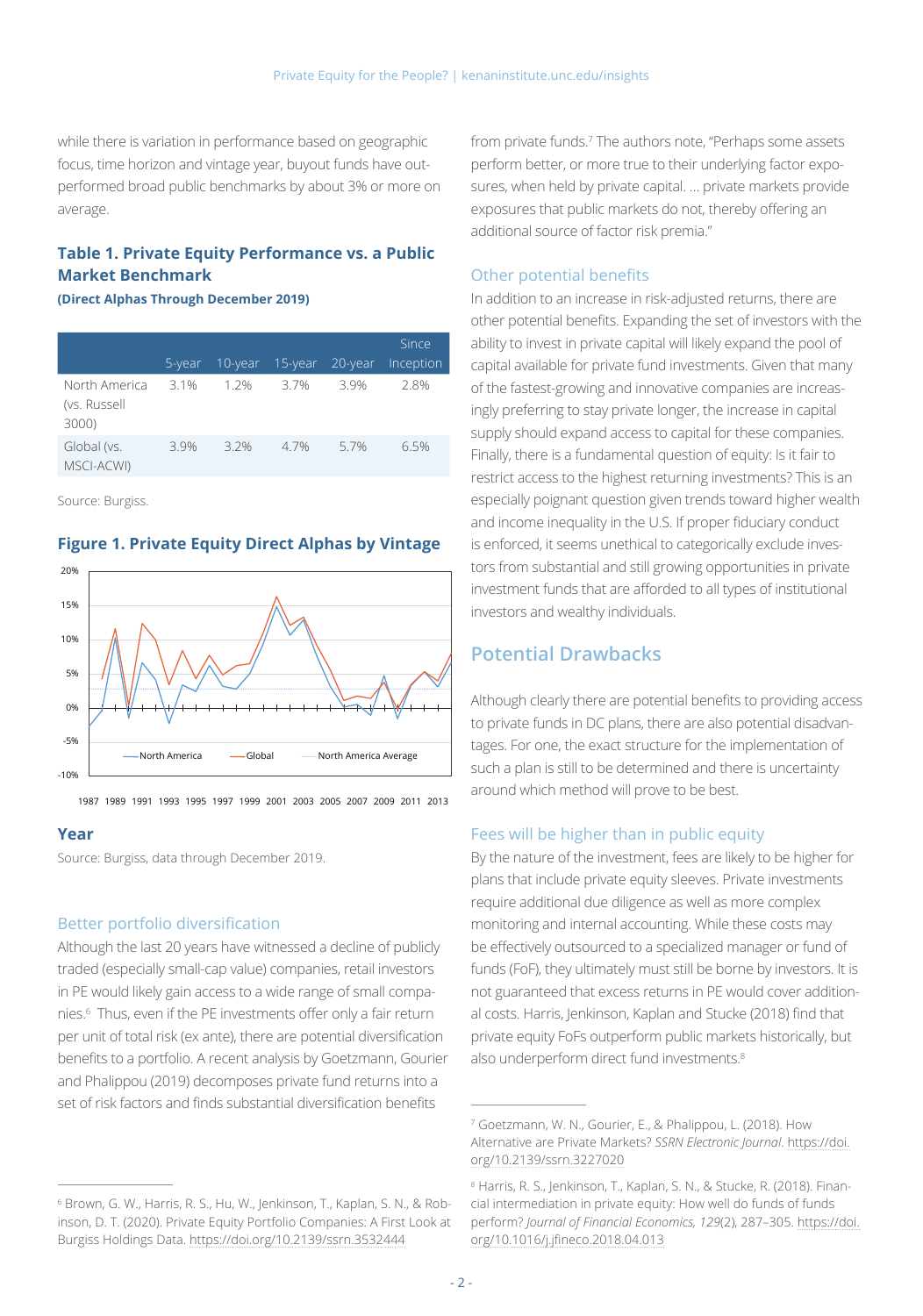#### Future returns may be lower

One current concern surrounding PE is the growing amount of committed but unused capital or "dry powder" across the industry. Although having deployable assets may not be a problem, Braun and Stoff (2016) find that the cost of PE investing has increased in recent years, and this increase is driven by factors related to higher levels of dry powder as capital has moved into the PE industry.9

#### Risk-adjusted returns may be below public markets

When considering PE fund returns, we need to evaluate the risks underlying those returns. In general, the academic literature indicates that PE funds are riskier than public market indices, so estimates of risk-adjusted returns to PE are less favorable to the asset class than unadjusted return comparisons. Korteweg (2019) conducts a broad survey of risk estimates in the PE literature.10 He concludes that the risk of PE funds tends to be higher than that of the market index, with an estimated beta (risk multiplier) in the range of 1.3.

#### Liquidity risk is inherent in the asset class and may not be properly addressed

Research suggests that a portion of the historical return premium earned by PE investors is compensation for bearing illiquidity risk. These studies raise the question of what would happen to an illiquidity premium for DC plan investors. In order to gain access to the trillions of dollars in the 401(k) market, GPs may need to devise costly mechanisms that provide additional avenues for liquidity to plan participants. As such, the cost of these new facilities may inherently absorb a private markets illiquidity premium so as to provide no net (or even a negative) benefit.

#### Lack of transparency and access

Beyond the aspect of the complicated structure and additional fees, there are reasons for restrictions on private funds. The issue of disclosure, or lack thereof, in PE is potentially worrisome. Not only are investors subject to dealing with a lower quantity of disclosure by private funds, but studies have found that the quality of reporting for private firms (e.g., portfolio companies) is lower than for public firms in a variety of dimensions.<sup>11</sup>

With now thousands of PE funds, how will plan providers choose specific investments for their portfolios. The historical data suggest much wider variation in PE fund performance than is observed for public asset portfolio performance (e.g., for mutual funds). Because it is not practical to invest in all PE funds (in contrast to a public market index that invests in all stocks), there is then potential for substantial fund selection risk.

## **So where does this leave us?**

Overall, a number of potential benefits may come from allowing DC plans to invest in private funds. As PE becomes an increasingly greater component of the overall economy, retail investors may need access to this market to be fully diversified. Even if the higher returns are only fair compensation for the higher risk borne by the investor (rather than an excess risk-adjusted return), this inclusion of PE funds would still provide greater diversification and higher overall portfolio returns. Access to PE through well-structured DC plans also give retail investors relatively safe access to investments previously only available to institutions and the very wealthy.

These enticing benefits need to be weighed against potential challenges and costs that may arise from creating broader access to private funds. The complicated structure and uncertainty around the mechanism to provide required liquidity backstops may bring increased fees. If liquidity is provided and fees are incurred, this may remove both the diversification and return benefits and therefore remove the incentive for including PE funds in DC plans to begin with.

Whether access to private investments provides a net benefit for DC plan participants will depend both on how private fund investments perform in the future as well as on how institutional features around plan participation evolve.

*This insight was abstracted from "Should Defined Contribution Plans Include Private Equity Investments?" Read the full report at <https://ssrn.com/abstract=3747684>. Contributing Authors: Greg Brown, Keith Crouch, Andra Ghent, Bob Harris, Yael Hochberg, Tim Jenkinson, Steven Kaplan, Richard Maxwell, and David Robinson. The corresponding author is Greg Brown, UNC Kenan-Flagler Business School, CB-3440 Kenan Center Room 301, Chapel Hill, NC, 27516 USA, gregwbrown@unc.edu. The authors thank TJ Carlson, Tim Riddiough and Andrea Carnelli Dompé for valuable comments. The authors also thank Burgiss for providing data for the analysis.*

<sup>9</sup> Braun, R., & Stoff, I. (2016). The Cost of Private Equity Investing and the Impact of Dry Powder. *The Journal of Private Equity*, 19(2), 22–33. <https://doi.org/10.3905/jpe.2016.19.2.022>

<sup>10</sup> Korteweg, A. (2019). Risk Adjustment in Private Equity Returns. *Annual Review of Financial Economics, 11*(1), 131–152. [https://doi.](https://doi.org/10.1146/annurev-financial-110118-123057) [org/10.1146/annurev-financial-110118-123057](https://doi.org/10.1146/annurev-financial-110118-123057)

<sup>11</sup> Hope, O.-K., Thomas, W. B., & Vyas, D. (2013). Financial Reporting Quality of U.S. Private and Public Firms. *The Accounting Review*, *88*(5), 1715–1742.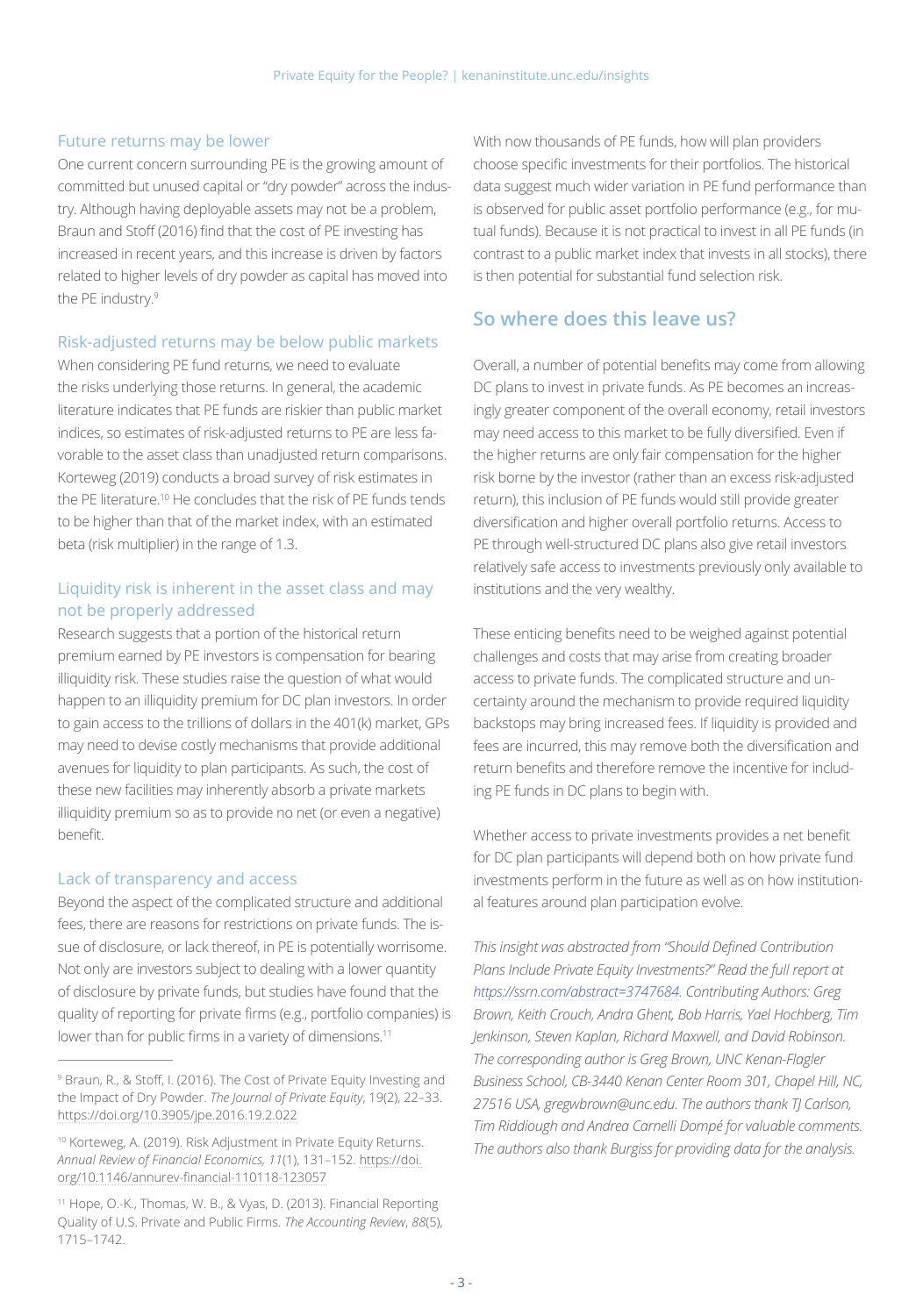

## **More at kenaninstitute.unc.edu/insights**

#### **OUR EXPERTS**

Greg Brown *Kenan Institute of Private Enterprise* [gregory\\_brown@kenan-flagler.unc.edu](mailto:gregory_brown@kenan-flagler.unc.edu)

Andra Ghent *UNC Kenan-Flagler Business School* [andra\\_ghent@kenan-flagler.unc.edu](mailto:andra_ghent@kenan-flagler.unc.edu)

Richard Maxwell *UNC Kenan-Flagler Business School*

#### **RESEARCH**

[Private investments in diversified](https://uncipc.org/index.php/publication/private-investments-in-diversified-portfolios/)  [portfolios](https://uncipc.org/index.php/publication/private-investments-in-diversified-portfolios/)

[Debt and Leverage in Private Equity:](https://uncipc.org/index.php/publication/debt-and-leverage-in-private-equity-a-survey-of-existing-results-and-new-findings/)  [A Survey of Existing Results and New](https://uncipc.org/index.php/publication/debt-and-leverage-in-private-equity-a-survey-of-existing-results-and-new-findings/)  **[Findings](https://uncipc.org/index.php/publication/debt-and-leverage-in-private-equity-a-survey-of-existing-results-and-new-findings/)** 

More Research at [kenaninstitute.unc.edu/research](https://kenaninstitute.unc.edu/research)

#### **RESOURCES**

[Risky Business: Capital Allocation in the](https://kenaninstitute.unc.edu/kenan-insight/risky-business-capital-allocation-in-the-time-of-covid-19/)  [Time of COVID-19](https://kenaninstitute.unc.edu/kenan-insight/risky-business-capital-allocation-in-the-time-of-covid-19/)

[Can I Ever Retire?: The Effects of](https://kenaninstitute.unc.edu/kenan-insight/can-i-ever-retire-the-effects-of-covid-19-on-financial-security-2/)  [COVID-19 on Financial Security](https://kenaninstitute.unc.edu/kenan-insight/can-i-ever-retire-the-effects-of-covid-19-on-financial-security-2/)

[May 27: 2021 Spring Private Equity Re](https://uncipc.org/index.php/event/2021-spring-private-equity-research-symposium/)[search Virtual Symposium](https://uncipc.org/index.php/event/2021-spring-private-equity-research-symposium/)